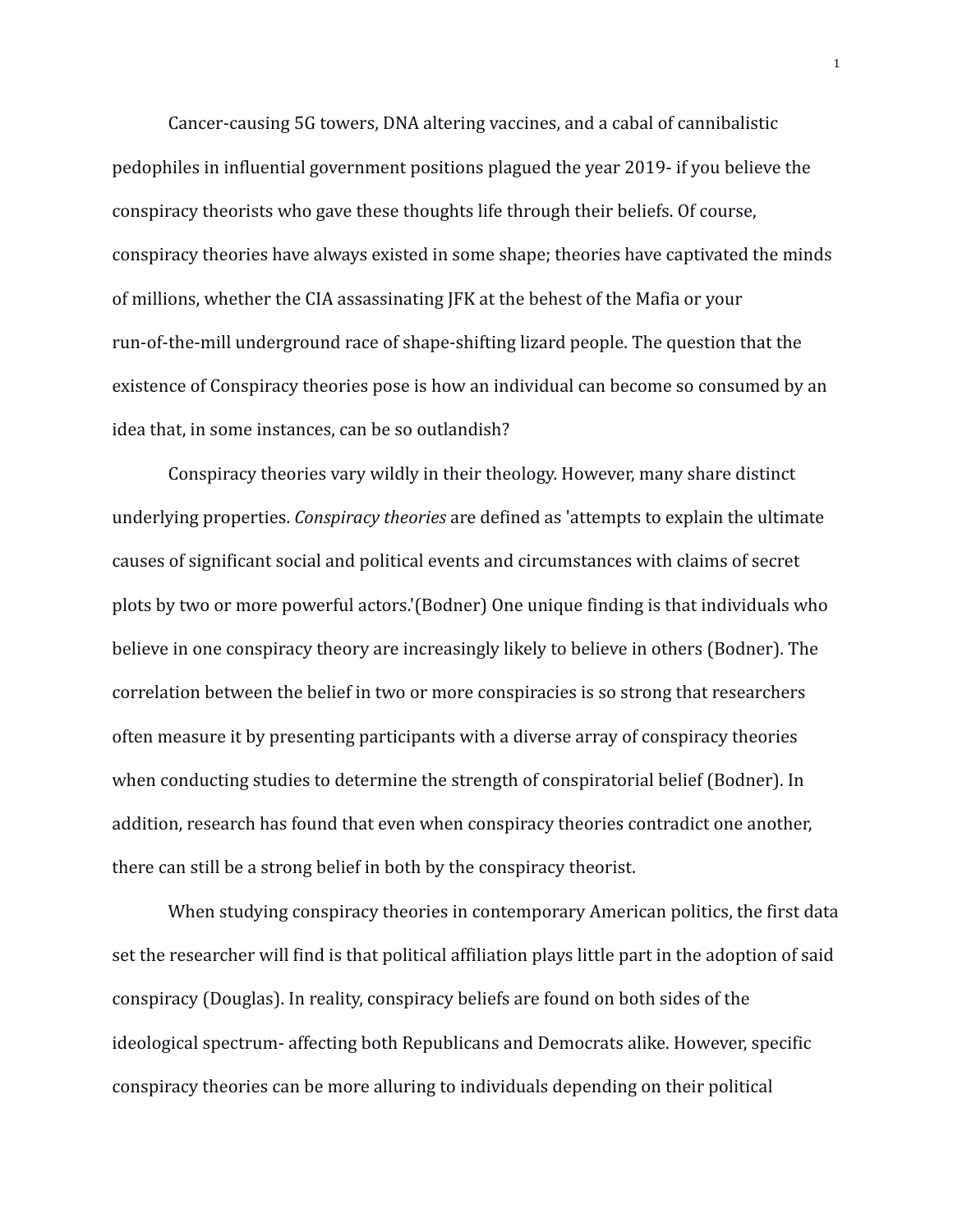leanings. For example- anti-Islamic, anti-Mexican, and anti-Democrat conspiracy theories have been pertinent in right-wing nationalistic thinking (Douglas).

Evidence from surveys conducted and observational studies have concluded that conspiratorial tendencies are more likely to occur on either extreme of the political spectrum (however, it has been shown that it can be more common on the right-hand extreme) (Douglas). Therefore conspiracy beliefs are most commonly associated with extreme ideological polarization rather than Liberalism or Conservatism (Douglas). This conclusion is further supported by research into the belief in conspiracy theories in a selective partisan fashion. For instance, Conservatives are increasingly likely to believe that Barack Obama was not natively born but rather in a foreign country. In contrast, Liberals believe that the Bush administration lied about Iraq's possession of WMDs (weapons of mass destruction) to justify an invasion (Douglas). This division is supported by findings that politically extreme individuals are more likely to believe in a conspiracy that implicates their opponent or "out-group." (Enders) In the example of Qanon, it is determined that conservatives are more likely to offer support for the conspiracy theory as it directly implicates the Democratic party (Enders).

The use of social media further exacerbates these conspiracy theories. Social media can be a crucial player in disseminating conspiracy theories and misinformation. Due to "trending," these beliefs can gain attention seemingly overnight. For instance, the conspiracy of Qanon- which was birthed on the infamous online platform "4Chan"- has sprouted thousands of Meta (formerly Facebook) pages, generating millions of members and followers (Enders). However, although there may be plenty of opportunity for conspiracy theories to grow and develop, public opinion formation and media effects often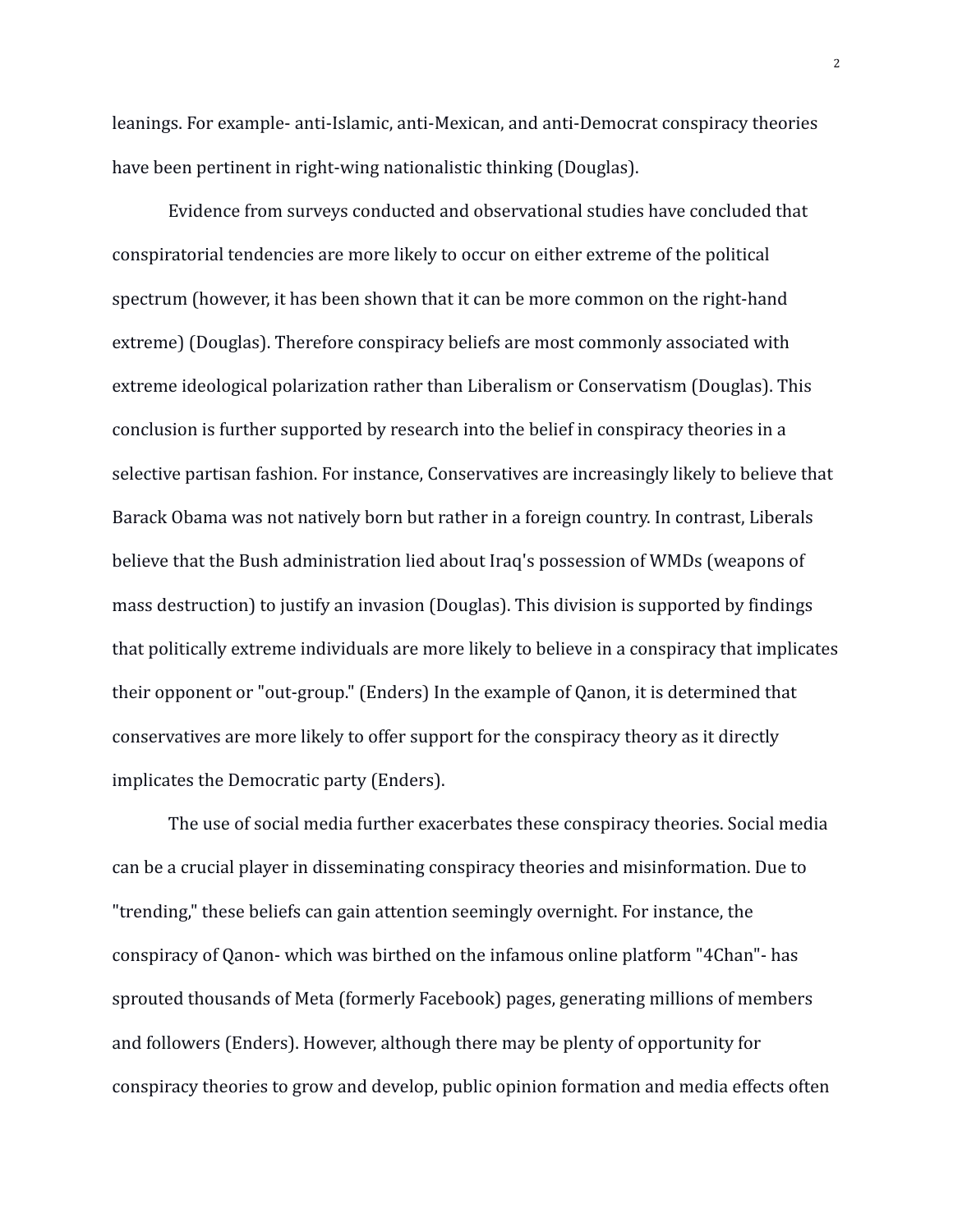demonstrate that the individual-level motivating factors to seek out and accept conspiratorial perspectives are instrumental to understanding these associations (Enders). According to studies, conspiratorial thinking -the predisposition to interpret events as the product of malevolent conspiracies- leads to the conditioned acceptance of conspiracy theorie .

According to research conducted by Adam M. Enders and others of the University of Louisville, which utilized a national survey examining the relationship between the form and frequency of social media and the use of 15 individual conspiracy theories- social media use and beliefs in conspiracy theories are indeed correlated. However, the researchers did find that the relationship is directly conditional on the individual's level of conspiracy thinking (Enders). Interestingly when studying those with low / no level of conspiracy things, no relation between social media consumption and conspiracy beliefs developed (Enders). It is argued that social media does not play a role in developing beliefs in conspiracy theories but rather allows those already prone to conspiratorial beliefs to find a "niche" group that will further reinforce their beliefs (Enders).

The most prominent conspiracy theory of 2019-2022 has been the Qanon conspiracy. The QAnon conspiracy was born in October on 4chan's (an anonymous forum on the internet) infamous /pol/ (politically incorrect page) in a thread called "Calm Before the Storm."(Sternisko) The theory revolves around the mysterious character "Q." "Q" is a supposed high-ranking member of the government with an exceptionally high clearance level, granting him (or her) validity (Sternisko). Since 2017 the conspiracy has grown exponentially and would result in the infamous "pizza gate." In the days leading up to pizza gate, allegations were made that John Podesta (white house chief of staff from 1998 to 2001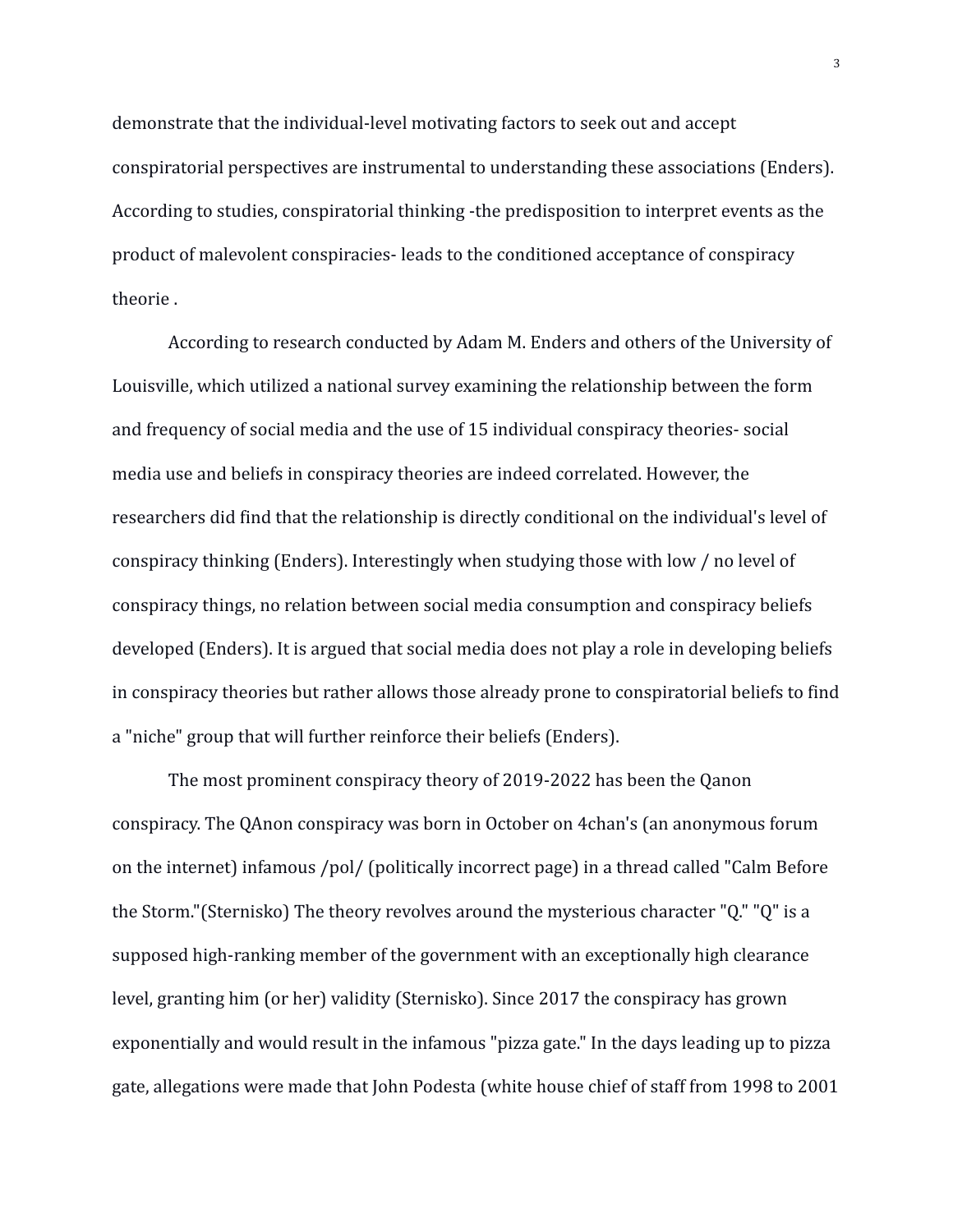and counselor to president Brack Obama from 2014 to 2015) was using coded words and satanic symbolism in his email correspondence. (Oleksy) These correspondents were directly tied to the Hillary Clinton campaign creating rumors of a secret child sex trafficking ring at a pizza restaurant in Washington. the conspiracy would come to a head when Edgar M. Welch visited the infamous pizza restaurant with an assault rifle to "self-investigate." The conspiracy holds parallels to others- it involves a secret underground organization, implicates high-ranking officials, and implicates an "out-group."

The demographic make-up of Qanon supporters confirms the assumptions of research already conducted. It has appeared that followers of "Q" have congregated across many internet forums- ranging from the likes of Meta to Reddit (another anonymous online forum). However, what is fascinating is that there seems to be no single demographic which serves as a common denominator betwixt these groups (Moskalenko). Instead, members of these online forms publicly divulge their age, race, and political affiliation. It can be proved that Qanon is not a conspiracy tied to any demographic metric. Instead, these individuals follow the principle of the conspiratorial mindset- believing in the conspiracy even in the absence of concrete facts and allowing for belief across a multitude of racial, political, and sexual indicators. Because the Qanon conspiracy primarily exists in cyberspace and conjugates on websites that encourage the use of anonymity and pseudonyms makes, determining the demographics is difficult. However, through the self-identification of these individuals, researchers can deduce that although a primary constituency of the followers of "Q" primarily consisted of middle-aged white men who self-declared as members of the Republican party. A smaller subset of the population has self-identified as Democrats, Independents, Black, Hispanic and Asian (Moskalenko).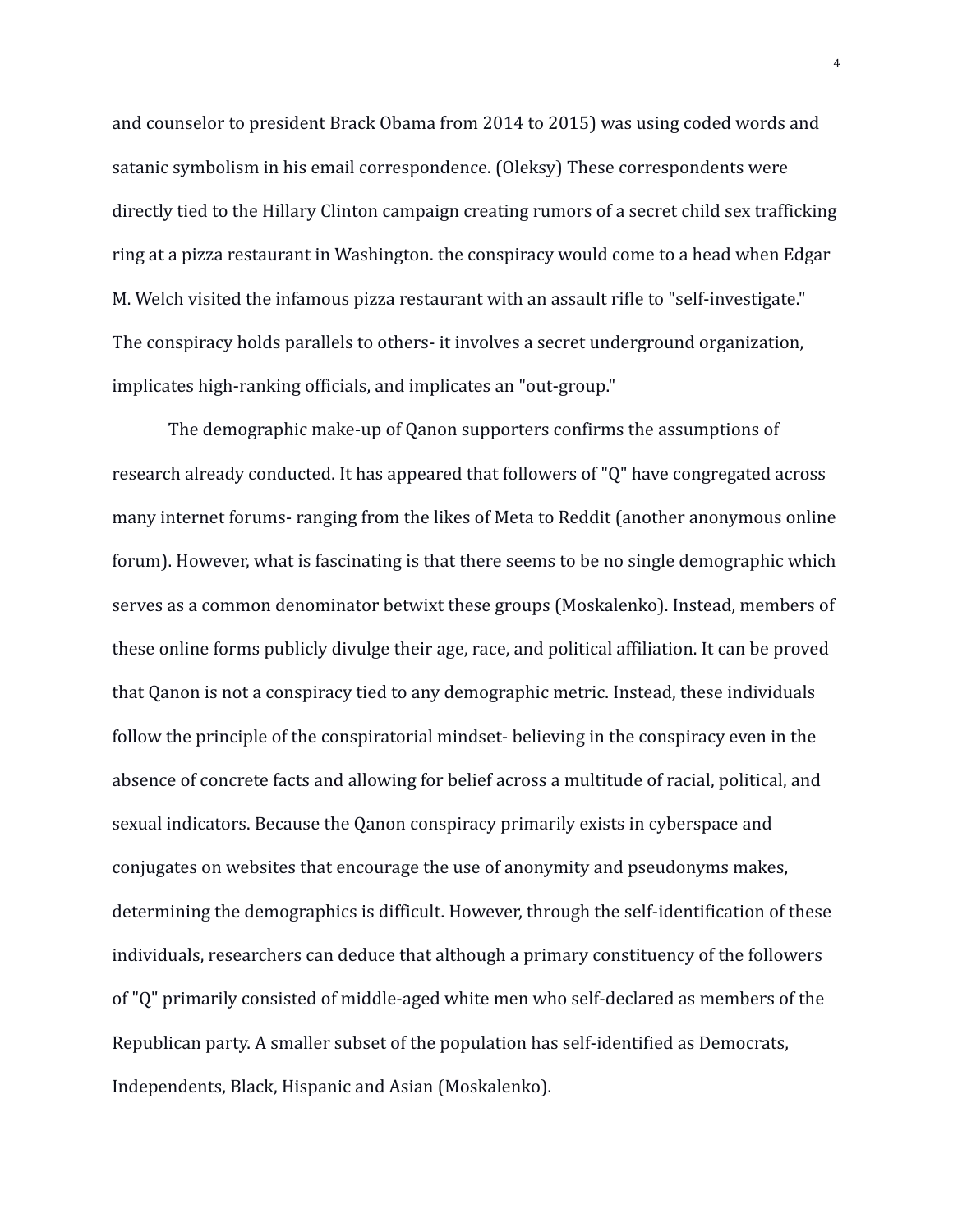Using the Fear V 2019 database makes it possible to determine the correlation and significance of social media use in cultivating conspiratorial ideas. The hypothesis was tested through this data to see if there would be a direct correlation with an increase in social media consumption, which the hypothesis assumed would be direct. However, upon inspecting the data, no such correlation occurred.

| Correlations                                                                                                                                            |                            |                                                                                                                                                                          |                                                                                               |  |
|---------------------------------------------------------------------------------------------------------------------------------------------------------|----------------------------|--------------------------------------------------------------------------------------------------------------------------------------------------------------------------|-----------------------------------------------------------------------------------------------|--|
|                                                                                                                                                         |                            | Q20i Please<br>indicate vour<br>level of<br>agreement<br>with the<br>following<br>statements.<br>The<br>government<br>is concealing<br>what it knows<br>about<br>Q'Anon? | Q9k, How<br>often do<br>you Get<br>news from<br>social media<br>(e.g., Twitter,<br>Facebook)? |  |
| Q20i. Please indicate<br>your level of agreement<br>with the following<br>statements. The<br>government is concealing<br>what it knows about<br>Q'Anon? | Pearson Correlation        | 1                                                                                                                                                                        | .037                                                                                          |  |
|                                                                                                                                                         | Sig. (2-tailed)            |                                                                                                                                                                          | .014                                                                                          |  |
|                                                                                                                                                         | N                          | 4408                                                                                                                                                                     | 4408                                                                                          |  |
| Q9k. How often do you<br>Get news from social<br>media (e.g., Twitter,<br>Facebook)?                                                                    | <b>Pearson Correlation</b> | .037^                                                                                                                                                                    | 1                                                                                             |  |
|                                                                                                                                                         | Sig. (2-tailed)            | .014                                                                                                                                                                     |                                                                                               |  |
|                                                                                                                                                         | N                          | 4408                                                                                                                                                                     | 4419                                                                                          |  |
| *. Correlation is significant at the 0.05 level (2-tailed).                                                                                             |                            |                                                                                                                                                                          |                                                                                               |  |

**Figure 1**

The figure above is a correlation run in SPSS using the 2019 Fear V database. In this table, a correlation was run with the dependent variable of agreement with Qanon and the independent variable of how often an individual receives news from social media such as places like Meta (Facebook), Twitter, etc. For the data to be statistically significant, it required a value of 0.00, which failed. The table indicated that there was no significance in the data collected. Furthermore, with a P-value of 0.37, the data showed little or no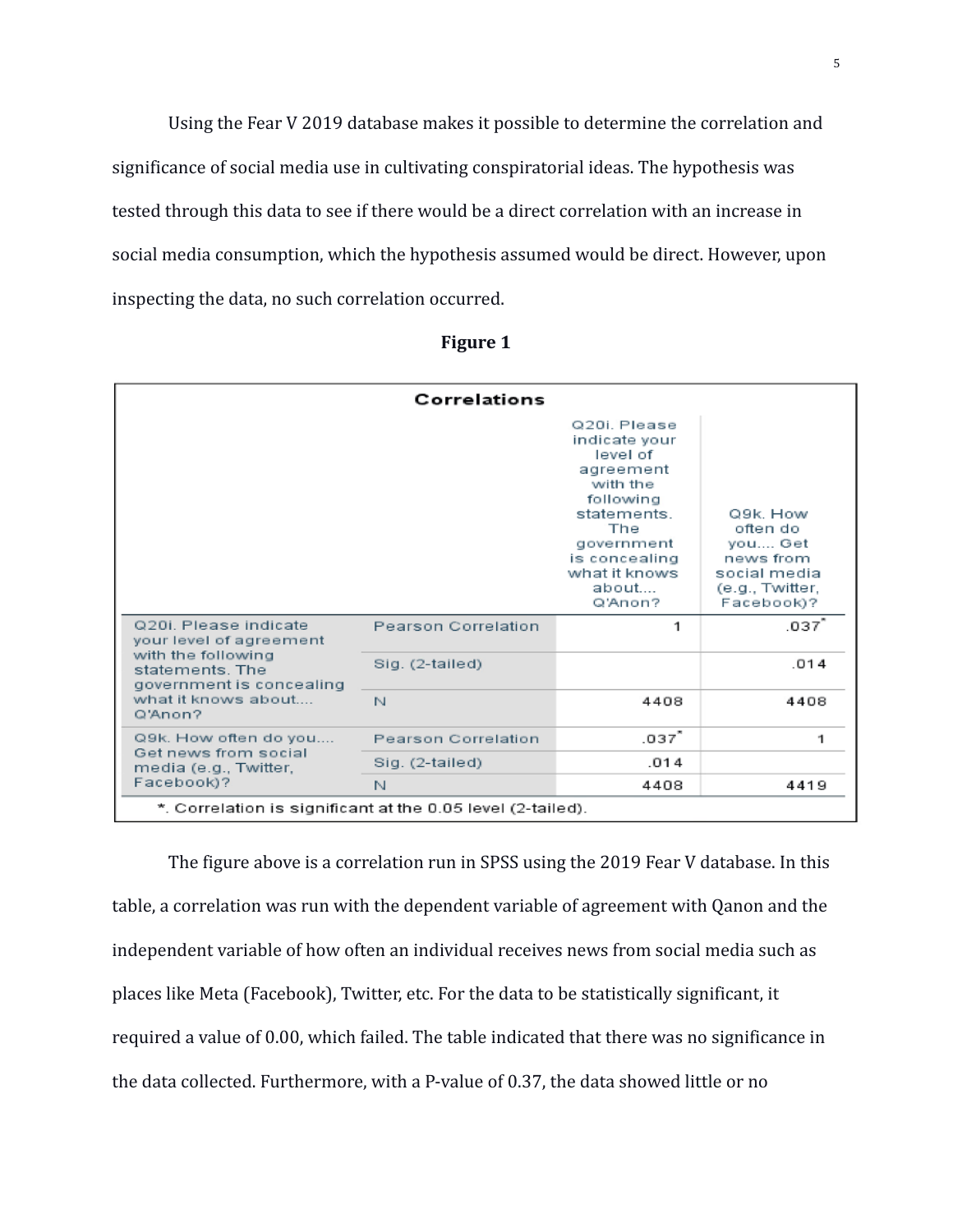correlation between these two variables. This data disproved my hypothesis that increased social media consumption would lead to a more prominent belief in conspiratorial ideas. This finding initially proved confusing as research suggests that from 2019 to 2021, with the boom of social media use, an increase in conspiracy acceptance further increased. This finding leads me to another question- if social media consumption does not correlate with conspiratorial belief, perhaps the consumption of traditional media does.

## **Figure 2**

|                                                                                                                                                         |                     | Q9e. How<br>often do<br>you Watch<br>Fox News? | Q20i Please<br>indicate your<br>level of<br>agreement<br>with the<br>following<br>statements.<br>The<br>government<br>is concealing<br>what it knows<br>about<br>Q'Anon? |
|---------------------------------------------------------------------------------------------------------------------------------------------------------|---------------------|------------------------------------------------|--------------------------------------------------------------------------------------------------------------------------------------------------------------------------|
| Q9e. How often do you<br>Watch Fox News?                                                                                                                | Pearson Correlation | 1                                              | .069                                                                                                                                                                     |
|                                                                                                                                                         | Sig. (2-tailed)     |                                                | .000                                                                                                                                                                     |
|                                                                                                                                                         | N                   | 4419                                           | 4419                                                                                                                                                                     |
| Q20i. Please indicate<br>your level of agreement<br>with the following<br>statements. The<br>government is concealing<br>what it knows about<br>Q'Anon? | Pearson Correlation | $.069^{**}$                                    | 1                                                                                                                                                                        |
|                                                                                                                                                         | Sig. (2-tailed)     | .000                                           |                                                                                                                                                                          |
|                                                                                                                                                         | N                   | 4419                                           | 4419                                                                                                                                                                     |

#### Correlations

\*\*. Correlation is significant at the 0.01 level (2-tailed).

Figure 2, as listed above, is a correlation table comparing those who watch Fox news (a traditionally republican news production) and their belief in the Qanon conspiracy. The table shows that the data is, in fact, significant with a value of 0.00, proving to be more acceptable data than that of social media consumption. However, the P-value is listed as 0.069, which makes it a very weak correlation. So although the data is itself significant, the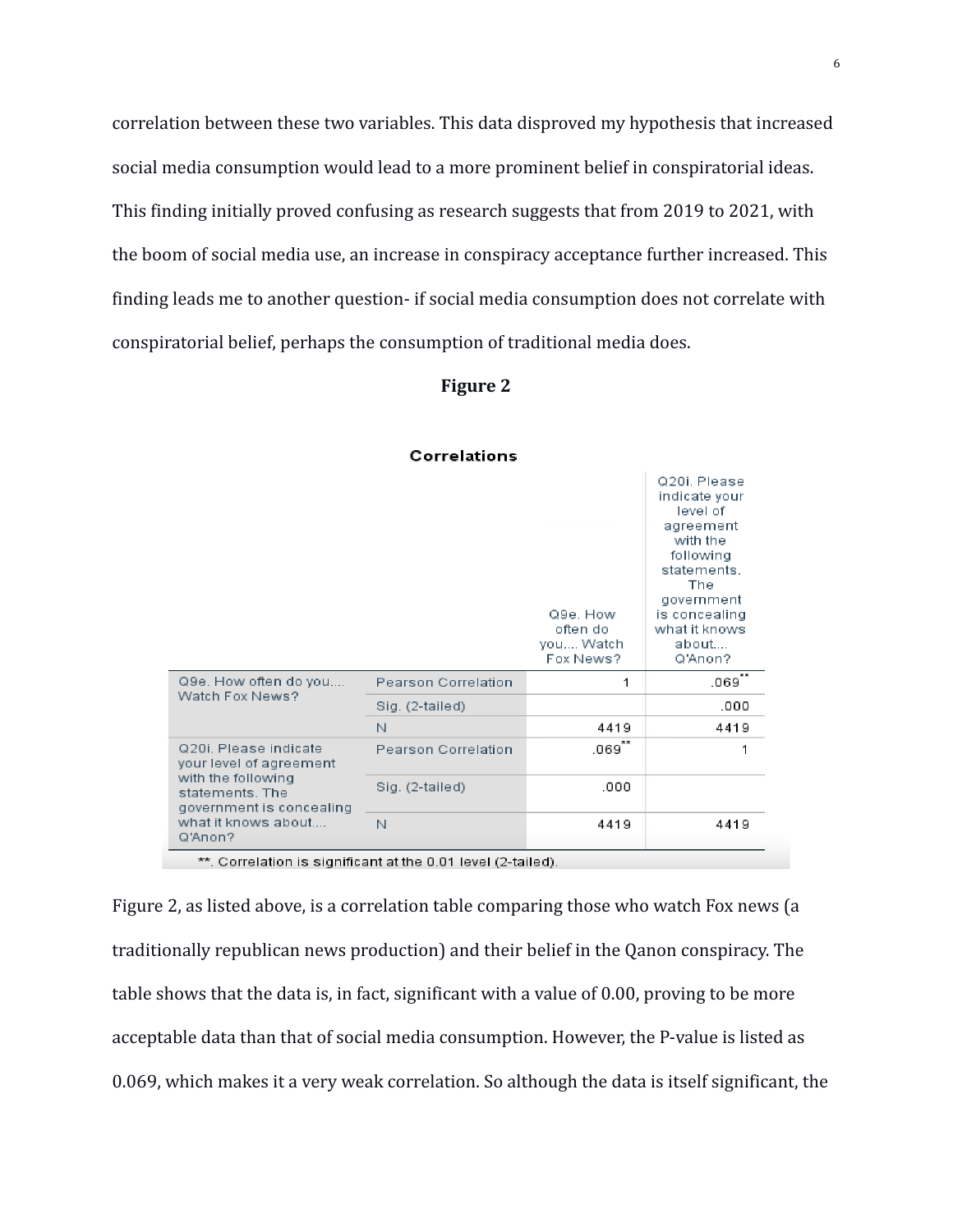correlation is negligible due to the weakness of the correlation. I believe that this is due to the nature of the conspiracy in question. The Qanon conspiracy is considered a mainly Republican and Trumpian conspiracy which could explain the slight correlation between Qanon and Fox views. The subsequent logical inquiry would be to see if there was any correlation between a more liberal news network such as CNN and Qanon.

|                                                                                                                                                         |                     | Q9f. How<br>often do<br>you Watch<br>CNN? | 020i Please<br>indicate your<br>level of<br>agreement<br>with the<br>following<br>statements.<br>The<br>government<br>is concealing<br>what it knows<br>about<br>Q'Anon? |
|---------------------------------------------------------------------------------------------------------------------------------------------------------|---------------------|-------------------------------------------|--------------------------------------------------------------------------------------------------------------------------------------------------------------------------|
| Q9f. How often do you<br>Watch CNN?                                                                                                                     | Pearson Correlation | 1                                         | .006                                                                                                                                                                     |
|                                                                                                                                                         | Sig. (2-tailed)     |                                           | .715                                                                                                                                                                     |
|                                                                                                                                                         | Ν                   | 4419                                      | 4419                                                                                                                                                                     |
| Q20i, Please indicate<br>your level of agreement<br>with the following<br>statements. The<br>government is concealing<br>what it knows about<br>Q'Anon? | Pearson Correlation | .006                                      | 1                                                                                                                                                                        |
|                                                                                                                                                         | Sig. (2-tailed)     | .715                                      |                                                                                                                                                                          |
|                                                                                                                                                         | N                   | 4419                                      | 4419                                                                                                                                                                     |

| ш<br>n |  |
|--------|--|
|--------|--|

The data show the correlation between Qanon's belief and the viewership of CNN to be insignificant, with a P-value of only 0.006, indicating that there is only a minute correlation between the factors. While although this is unsurprising due to the liberal nature of CNN (and the assumption that Qanon is a Trumpian conspiracy), correlations between CNN and Fox news points to the conclusion that there must be an underlying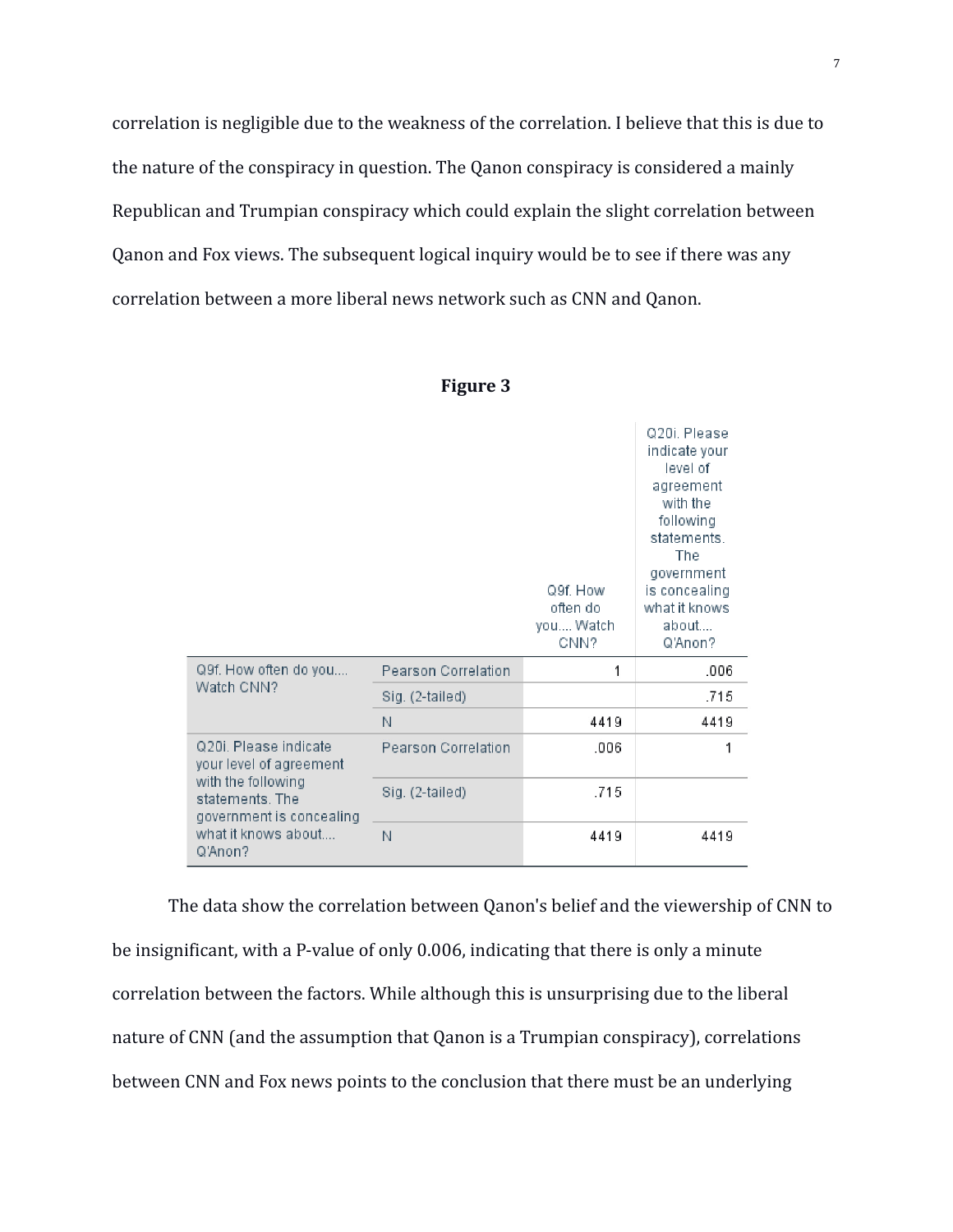factor that results in conspiratorial ideas the consumption of either traditional or non-traditional media.

The next factor which I wished to investigate was that of political self-identification and its influence on Qanon belief. I hypothesized that due to the nature of the conspiracy, there would be an uptick in belief in right-leaning individuals, with a large portion of that being strong Republicans. However, once inspecting the data, my hypothesis was considered incorrect.

| Q5. Do you think of yourself as Republican, Democrat or Independent? * Q20i. Please indicate your<br>level of agreement with the following statements. The government is concealing what it knows about<br>Q'Anon? Crosstabulation |                     |                                                                                                                                             |       |          |                      |       |
|------------------------------------------------------------------------------------------------------------------------------------------------------------------------------------------------------------------------------------|---------------------|---------------------------------------------------------------------------------------------------------------------------------------------|-------|----------|----------------------|-------|
| Count                                                                                                                                                                                                                              |                     |                                                                                                                                             |       |          |                      |       |
|                                                                                                                                                                                                                                    |                     | Q20i. Please indicate your level of agreement with the following<br>statements. The government is concealing what it knows about<br>Q'Anon? |       |          |                      |       |
|                                                                                                                                                                                                                                    |                     | Strongly<br>Agree                                                                                                                           | Agree | Disagree | Strongly<br>Disagree | Total |
| Q5. Do you think of<br>yourself as Republican,<br>Democrat or<br>Independent?                                                                                                                                                      | Strong Republican   | 6                                                                                                                                           | 30    | 36       | 13                   | 85    |
|                                                                                                                                                                                                                                    | Moderate Republican | 14                                                                                                                                          | 92    | 106      | 42                   | 254   |
|                                                                                                                                                                                                                                    | Leaning Republican  | 27                                                                                                                                          | 81    | 96       | 36                   | 240   |
|                                                                                                                                                                                                                                    | Independent         | 100                                                                                                                                         | 400   | 572      | 260                  | 1332  |
|                                                                                                                                                                                                                                    | Leaning Democrat    | 25                                                                                                                                          | 160   | 195      | 80                   | 460   |
|                                                                                                                                                                                                                                    | Moderate Democrat   | 72                                                                                                                                          | 390   | 306      | 240                  | 1008  |
|                                                                                                                                                                                                                                    | Strong Democrat     | 189                                                                                                                                         | 280   | 329      | 231                  | 1029  |
| Total                                                                                                                                                                                                                              |                     | 433                                                                                                                                         | 1433  | 1640     | 902                  | 4408  |

# **Figure 4**

The figure above is a crosstabulation between Qanon support and party affiliation. One discrepancy which may have skewed the data is the small number of individuals who self-identified as strong Republicans. However, that does not explain the consistency across the political spectrum of support for Qanon. The percentage of strong across all party belief affiliations goes as follows: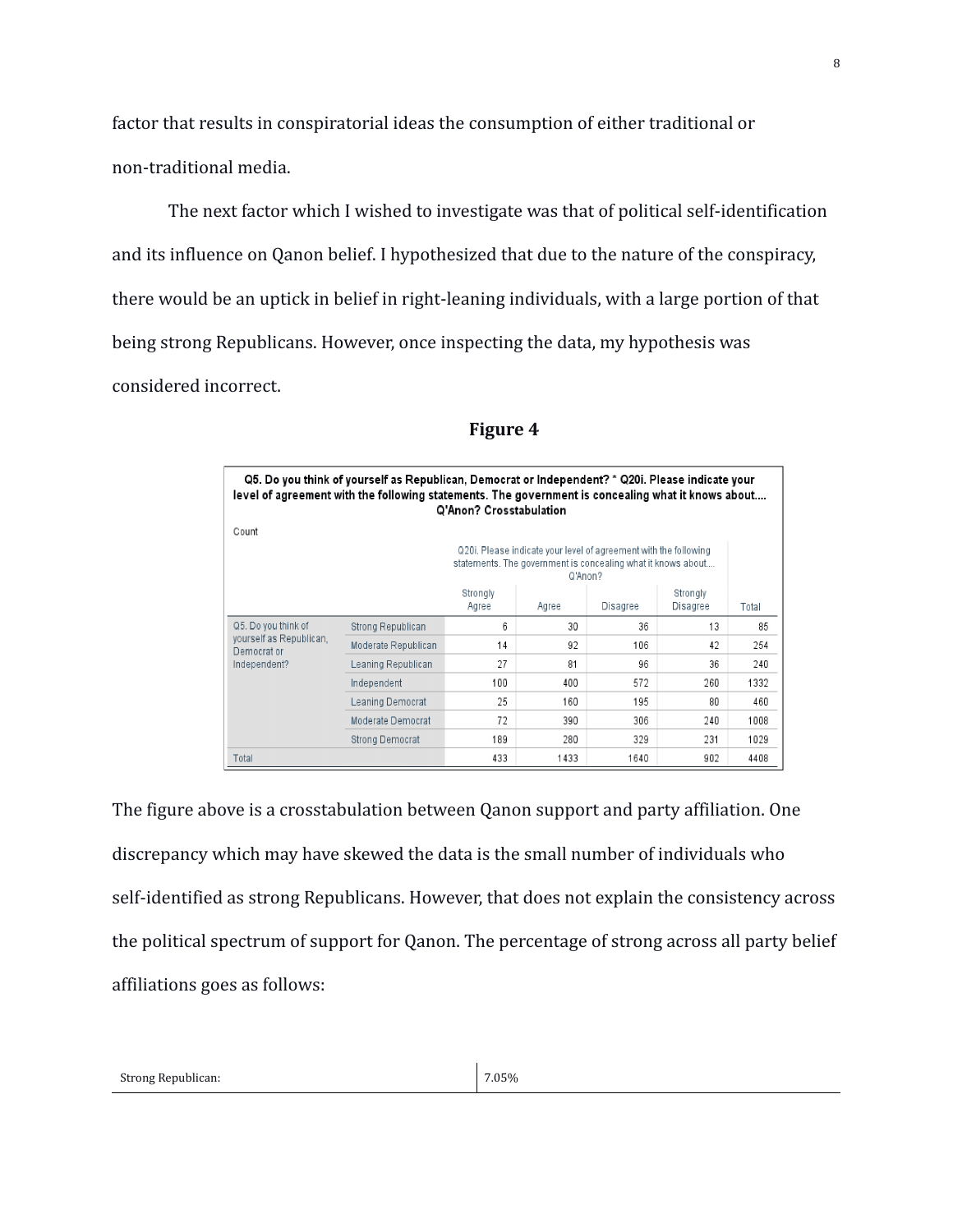| Moderate Republican:    | 5.51%  |
|-------------------------|--------|
| Leaning Republican:     | 11.25% |
| Independent:            | 7.50%  |
| Leaning Democrat:       | 5.43%  |
| Moderate Democrat:      | 9.49%  |
| <b>Strong Democrat:</b> | 18.36% |

Unsurprisingly, according to the data available in the American Fear Survey that 23.81% of Republicans ranging from leaning to strong, constitute strong belief towards the Qanon conspiracy. Surprisingly, however, 33.28% of self-identifying Democrats hold conspiratorial beliefs. This finding contradicts my initial hypothesis holding that a conspiracy that I believed by its nature leans towards a conservative mindset instead shows widespread support across all political affiliations.

The lack of influence of party affiliation and media consumption has led me to believe that a tertiary factor drives conspiratorial beliefs. Therefore, in my final hypothesis, I claim that individuals who believe in one conspiracy are more likely to believe in another. To determine if there was a correlation between belief in one conspiracy with another, I utilized the American Fear Survey by running another correlation table.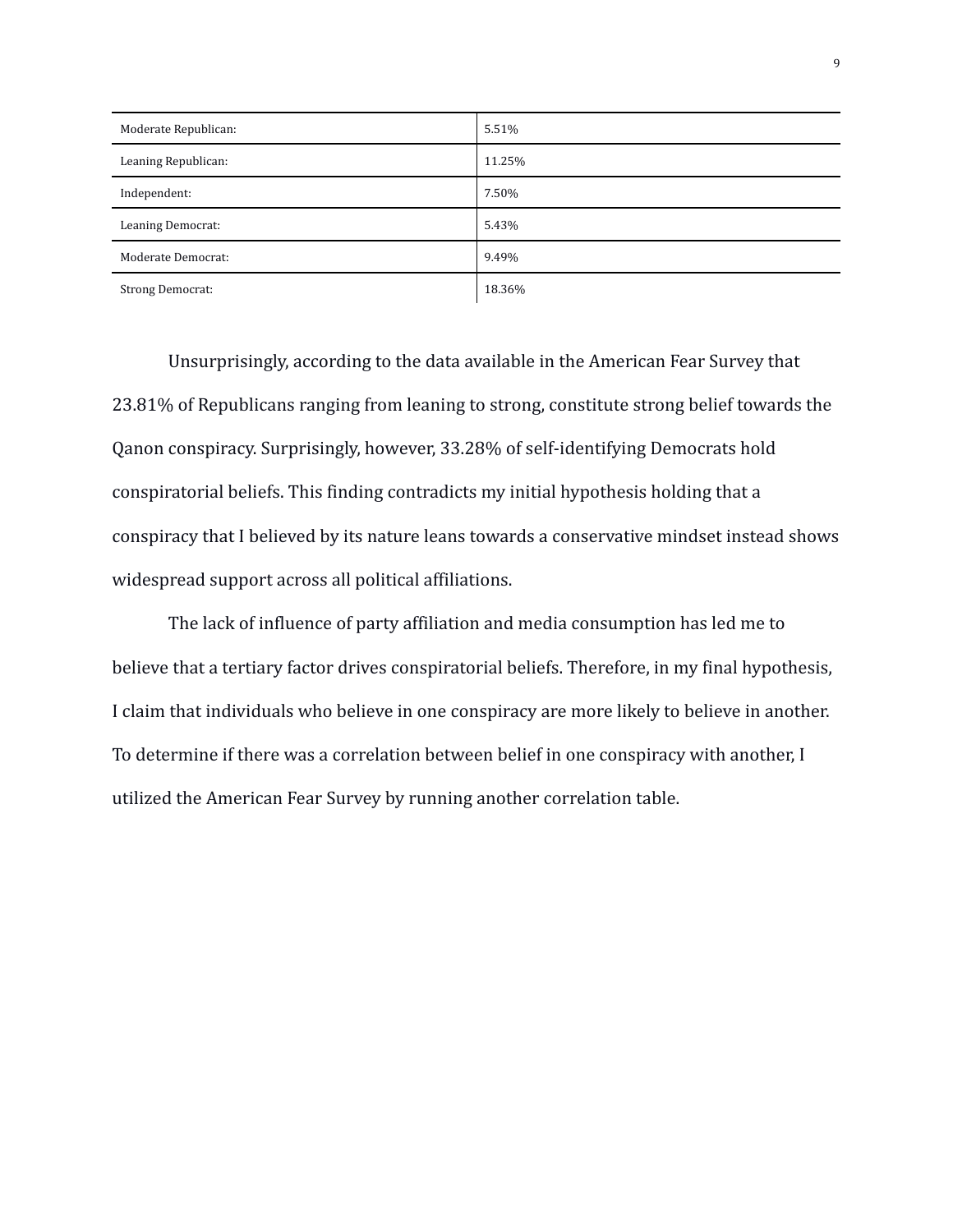| Q20h. Please indicate<br>your level of agreement<br>with the following<br>statements. The<br>government is concealing<br>what it knows about<br>Mass shootings such as<br>those at Sandy Hook, Las<br>Vegas, and Parkland? | Pearson Correlation |      | 487  |
|----------------------------------------------------------------------------------------------------------------------------------------------------------------------------------------------------------------------------|---------------------|------|------|
|                                                                                                                                                                                                                            | Sig. (2-tailed)     |      | .000 |
|                                                                                                                                                                                                                            | Ν                   | 4416 | 4408 |
| Q20i. Please indicate<br>your level of agreement<br>with the following<br>statements. The<br>government is concealing<br>what it knows about<br>Q'Anon?                                                                    | Pearson Correlation | 487  |      |
|                                                                                                                                                                                                                            | Sig. (2-tailed)     | .000 |      |
|                                                                                                                                                                                                                            | Ν                   | 4408 | 4408 |

## **Figure 5**

After interpreting the data for a correlation betwixt two distinctly different conspiracies, it was shocking to see that the correlation between them was so profound. The conspiracy used to correlate with Qanon was the Sandy Hook, Las Vegas, and Parkland shooting conspiracy (a conspiracy claiming that the shootings never actually happened). The data was highly significant, with a value of 0.000 and a P value of .487; this finding indicates that those in the Qanon conspiracy also believe in the Sandy Hook conspiracy. In order to determine if the correlation between these two conspiracies were just coincidence and not part of a grander ideology, I ran the data on a multitude of conspiracies available on the American Fear Survey. These conspiracies ranged from alien encounters to the faking of the moon landing. In each instance, I discovered that a high degree of correlation occurred. Across the data, a significance of 0.00 occurred with an average P value of .635. The data concludes that a strong relationship exists between the belief in one conspiracy and the belief in another. This finding shadows the findings of other prominent researchers who have determined that the best way to determine if someone will engage in a conspiracy is to determine their belief in another.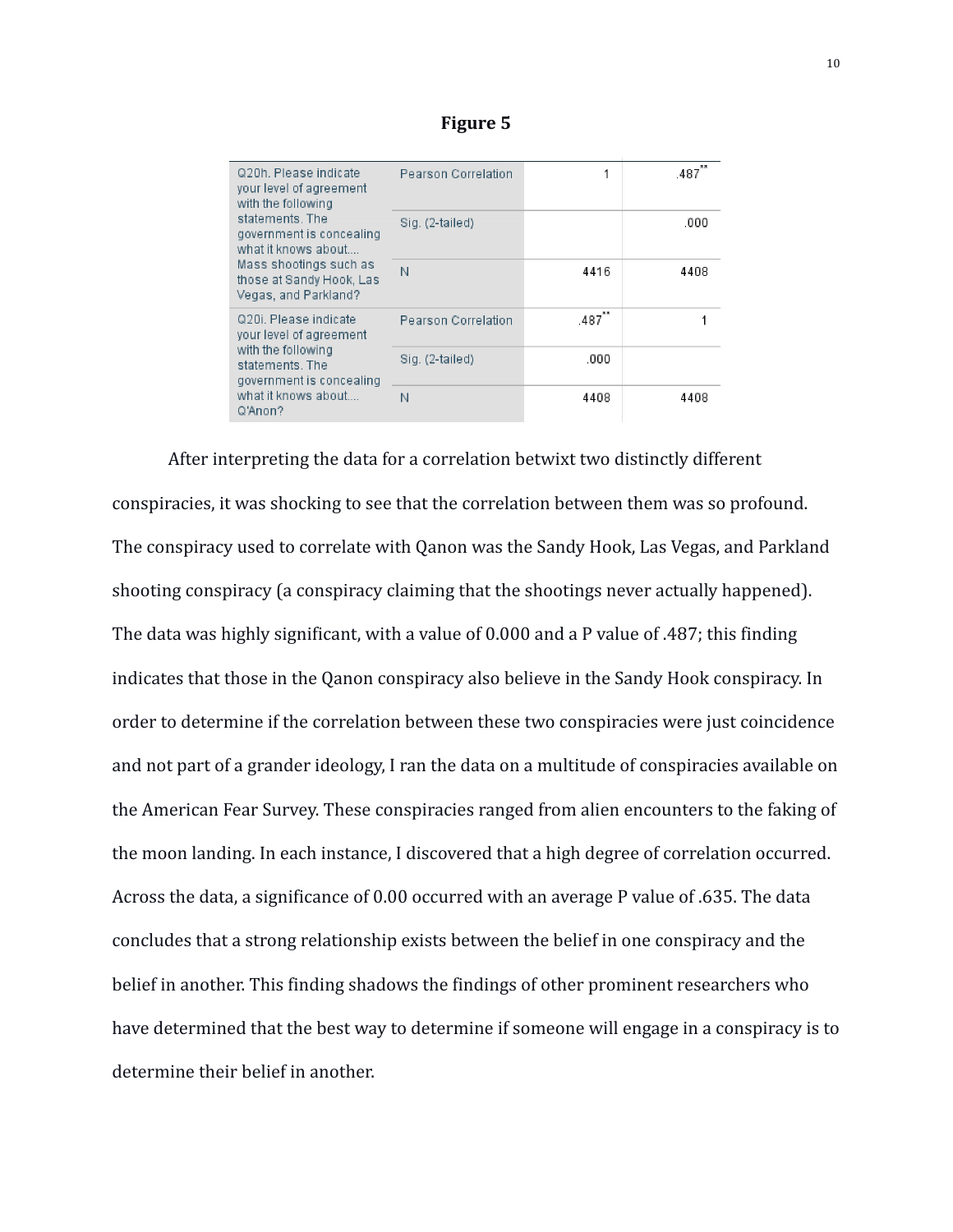In conclusion, through my research and findings, no one singular factor can predict the belief in the Qanon conspiracy. Factors that were initially hypothesized to be indicators of the adoption of the conspiracy proved to be null as they proved to provide no relevant data in determining belief. Instead, the research conducted has pointed to an unforeseen conclusion- that individuals who believe in conspiracies do so as they possess the conspiratorial mindset. When looking at the data through this lens and taking a sociological view, the inconsistency in the data proves to be understandable. Although there has been a recent uptick in conspiracy pages on the internet, these offer only a place for those who are willing to adopt the conspiracy a place to conjugate and cultivate a supportive community. Further political affiliation proved that there is a slight uptick in belief in the extremes of either political party but proved to be negligible. Although the Qanon conspiracy appears to be political by nature, it does not evoke a political response on either side of the aisle. The only way to predict an individual's belief in conspiracy is to determine if an individual believes in another. This finding allows the research to understand the social science behind conspiracies better- determining that external factors are not as influential as psychological factors.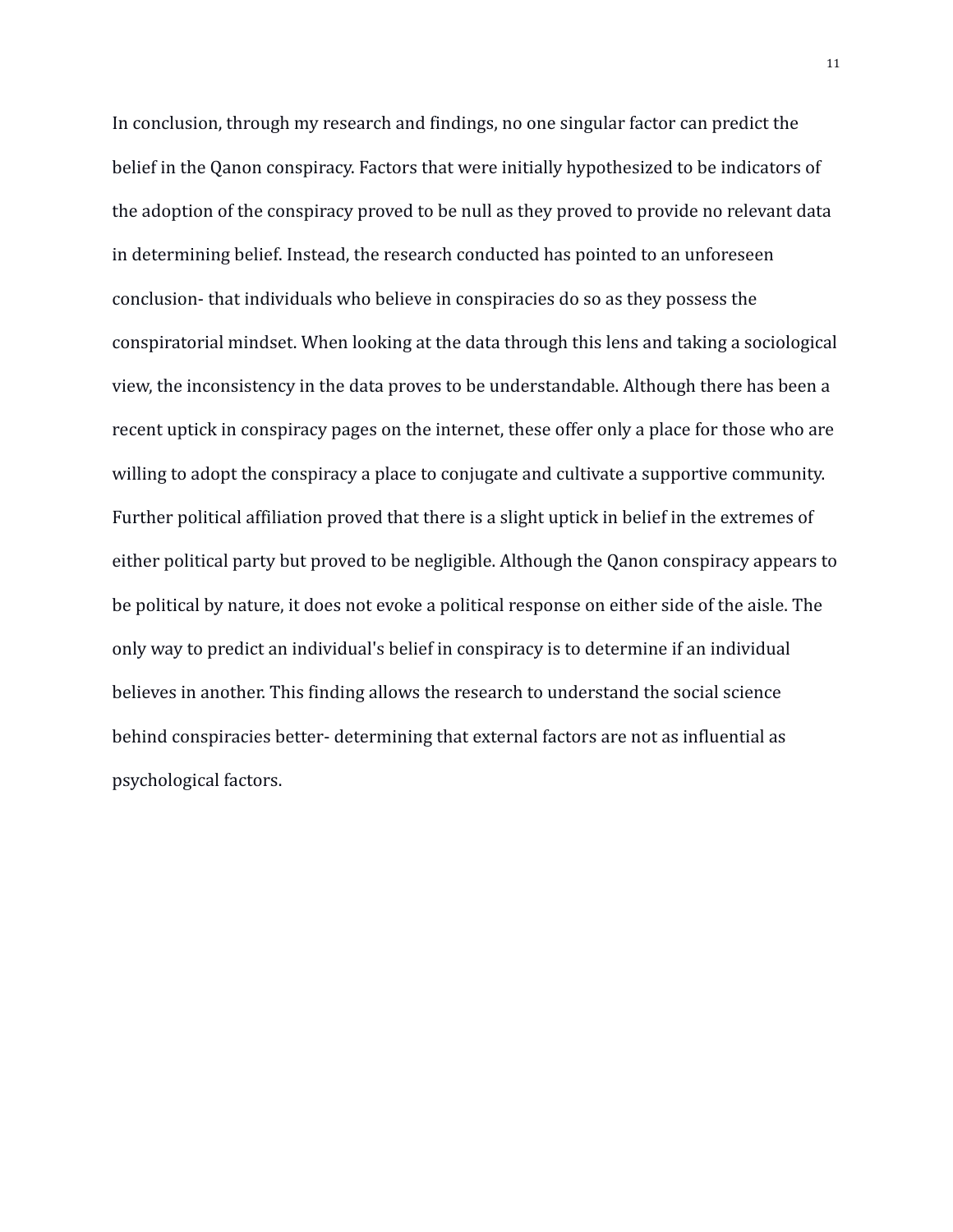## **References**

- 1. Bodner, John, Wendy Welch, and Ian Brodie. "COVID-19 conspiracy theories: QAnon, 5G, the New World Order and other viral ideas." (2020).
- 2. Douglas, Karen M., et al. "Understanding conspiracy theories." Political Psychology 40 (2019): 3-35.
- 3. Douglas, Karen M., Robbie M. Sutton, and Aleksandra Cichocka. "The psychology of conspiracy theories." Current directions in psychological science 26.6 (2017): 538-542.
- 4. Enders, Adam M., et al. "The relationship between social media use and beliefs in conspiracy theories and misinformation." Political behavior (2021): 1-24.
- 5. Keeley, Brian L. "Of conspiracy theories." Conspiracy Theories. Routledge, 2019. 45-60.
- 6. Moore, Alfred. "Conspiracy and Conspiracy Theories in Democratic Politics." *Critical Review*, vol. 28, no. 1, 2016, pp. 1–23., https://doi.org/10.1080/08913811.2016.1178894.
- 7. Moskalenko, Sophia, and Clark McCauley. "QAnon." Perspectives on Terrorism 15.2 (2021): 142-146.
- 8. Oleksy, Tomasz, et al. "Content Matters. Different Predictors and Social Consequences of General and Government-Related Conspiracy Theories on Covid-19." *Personality and Individual Differences*, vol. 168, 2021, p. 110289., https://doi.org/10.1016/j.paid.2020.110289.
- 9. Räikkä, Juha. "On political conspiracy theories." Journal of Political Philosophy 17.2 (2009): 185-201.